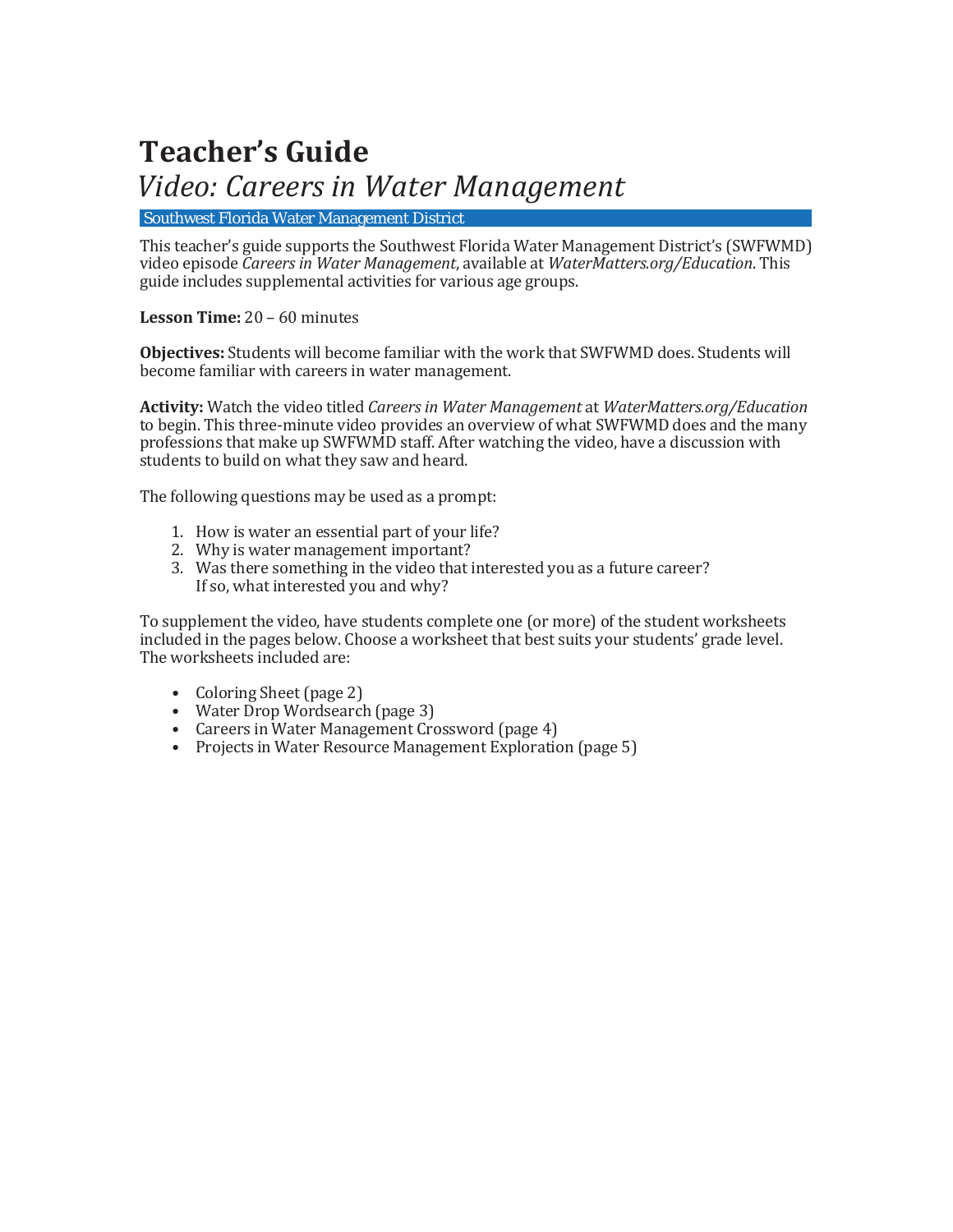

# **All living things need water.**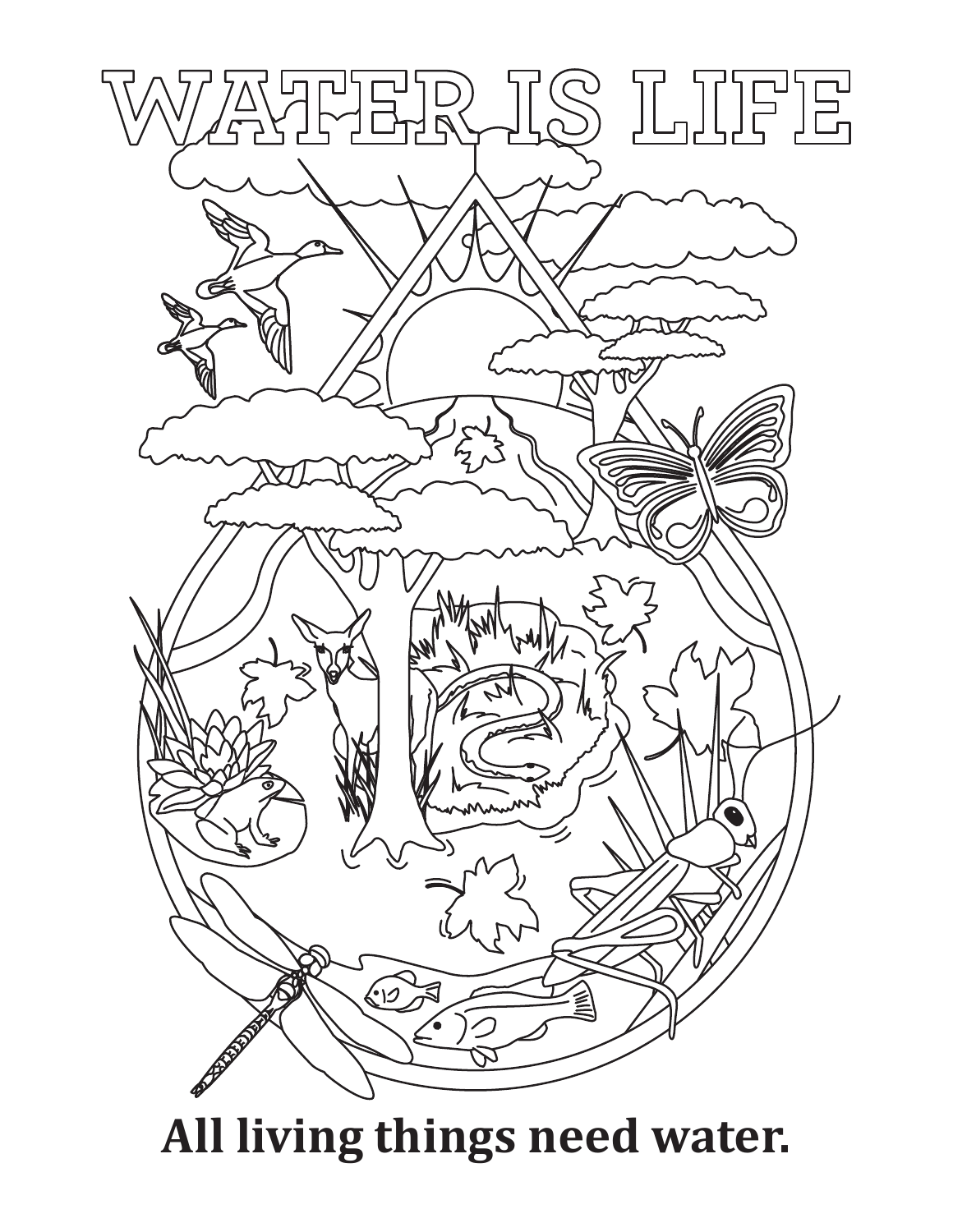# **Water Drop Wordsearch**

**Directions:** Find the hidden words in the water drop.

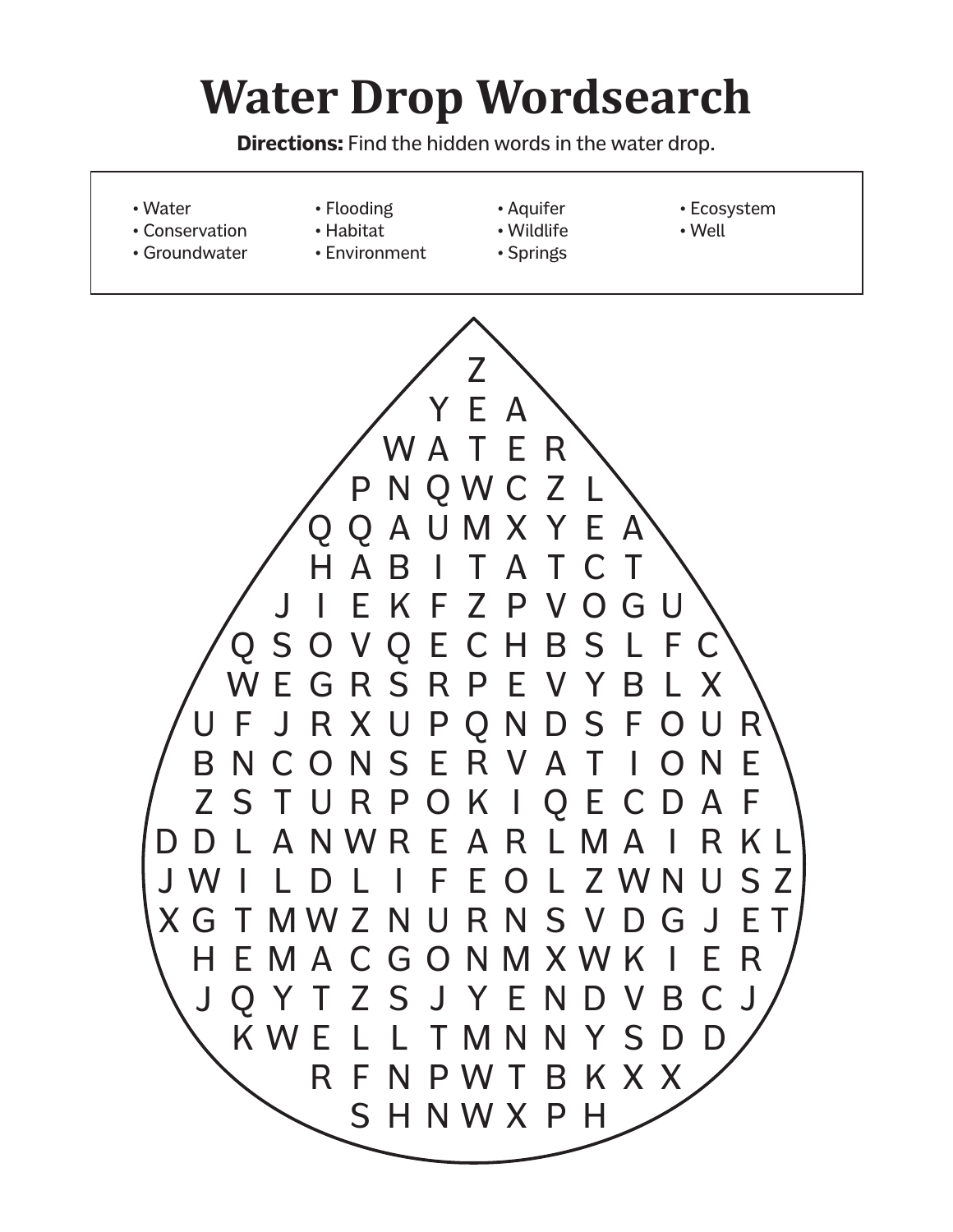## **Careers in Water Management Crossword**

**Directions:** Complete the crossword by matching the clues with the correct profession listed in the word box.

#### **Down:**

8

- 1. Someone who designs and/or builds complex products, machines, systems or structures.
- 2. Someone who studies chemical substances and how they interact with each other. A chemical substance is a form of matter, which makes up everything!
- 3. Someone who specializes in the field of geology that deals with the study of water underground or on the surface of the earth.

#### **Across:**

- 4. Someone who studies spring systems.
- 5. Someone who oversees and manages projects.
- 6. Someone who specializes in the study of water.
- 7. Someone who specializes in the field of geology. Geology is the study of what the Earth is made of and how it was formed.
- 8. Someone who studies the physical, chemical and/or biological conditions of the environment and their effects on living organisms.